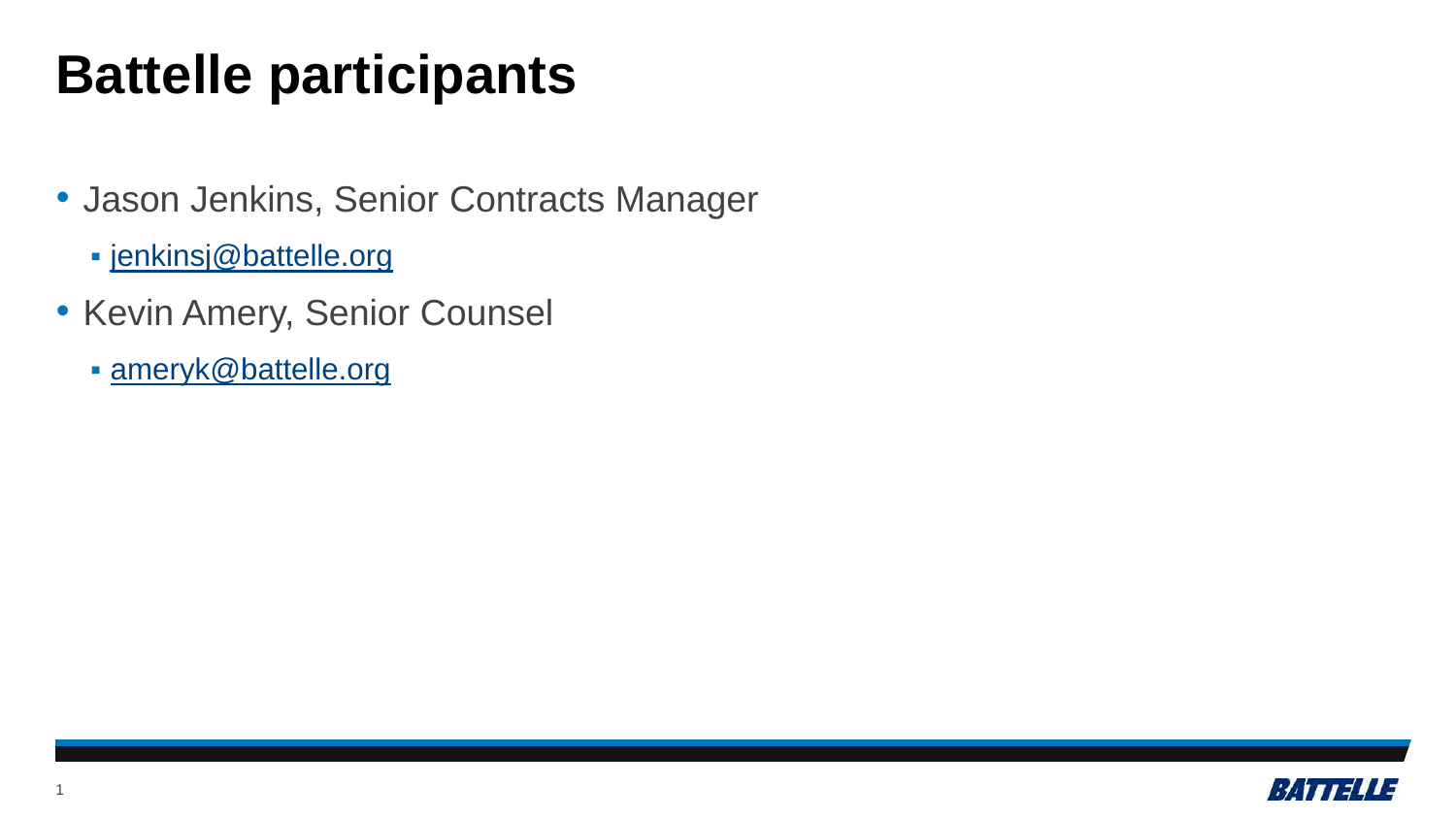## **Battelle conducts multiple categories of research facility operations:**

- FFRDCs FAR-based Contracts
	- 6 DoE/NNSA national laboratories (PNNL, BNL, ORNL, NREL, INL, LANL)
	- 1 DHS high containment laboratory (NBACC)
- ~1000 contracts/year
	- **Arctic Research Support and Logistics Services (NSF)**
	- **Transportation Security Laboratory (TSA)**
- NSF Major Facilities (non-FFRDC) Cooperative Agreements
	- ■National Ecological Observatory Network (NSF)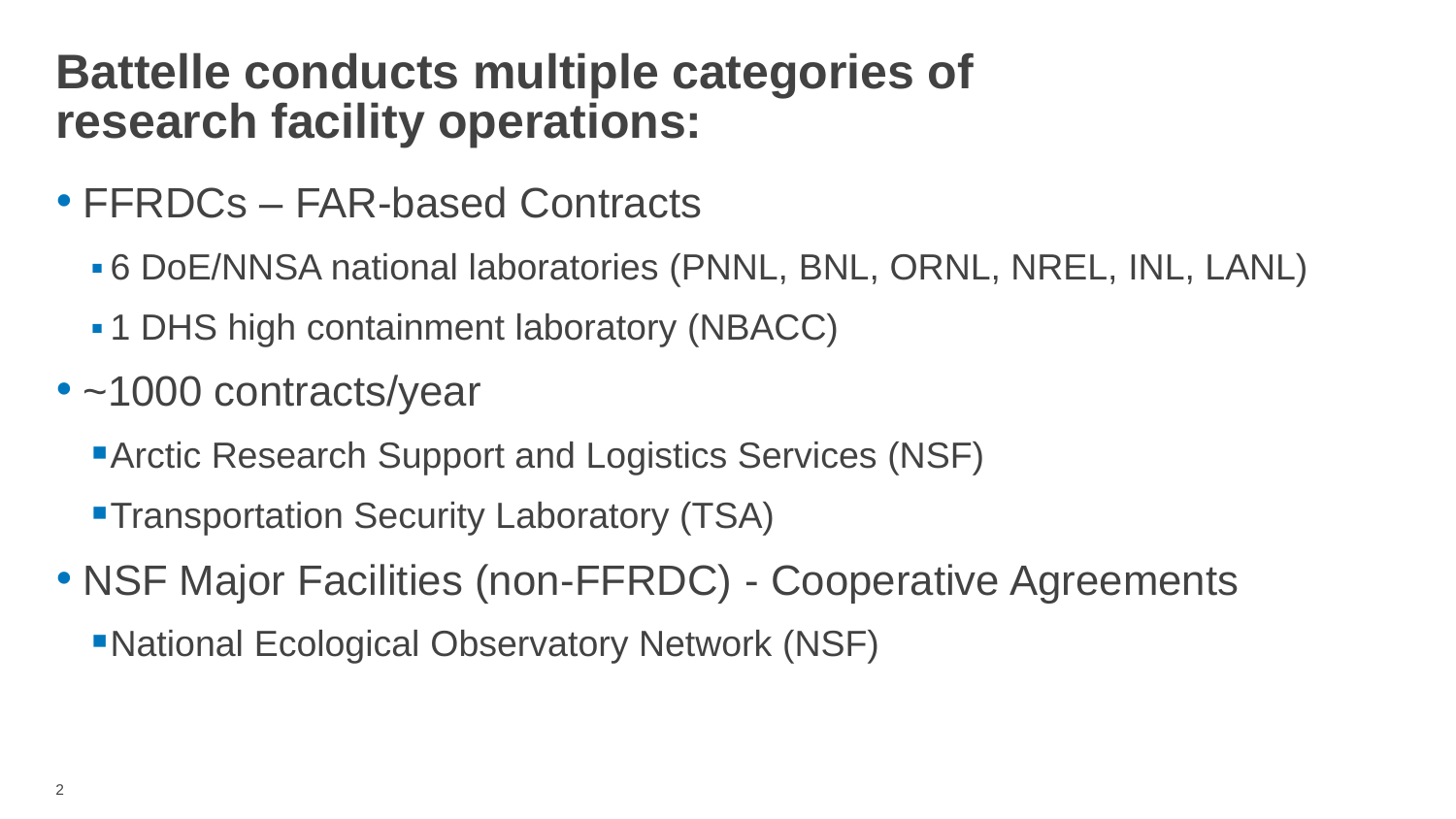## **Example scenario definition**

- A modular instrumentation shed containing various equipment purchased with federal funds with total replacement value of \$500K is destroyed during a fire
- This shed and its contents are critical to program operations and must be replaced
- Coverage likely via an inland marine policy, with estimated premium  $\sim$ \$1,500 - \$2,500, and may contain restrictions on coverage depending upon specific risk factors, including Recipient's risk control program